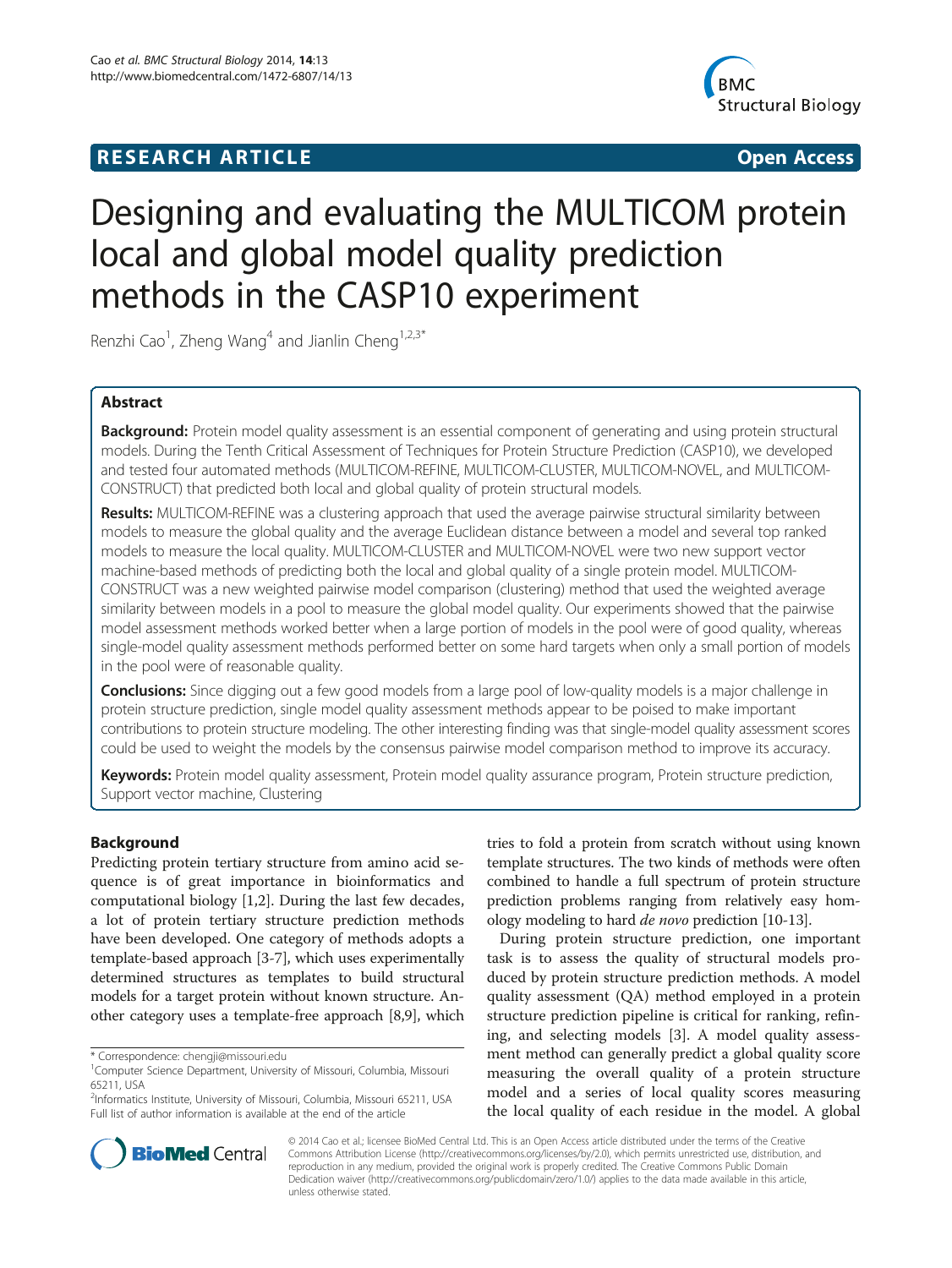quality score can be a global distance test (GDT-TS) score [[14-16\]](#page-10-0) that is predicted to be the structural similarity between a model and the unknown native structure of a protein. A local quality score of a residue can be the Euclidean distance between the position of the residue in a model and that in the unknown native structure after they are superimposed.

In general, protein model quality assessment methods can be classified into two categories: multi-model methods [[17](#page-10-0)[-21](#page-11-0)] and single-model methods [\[13-17](#page-10-0)]. Multi-model methods largely use a consensus or clustering approach to compare one model with other models in a pool of input models to assess its quality. Generally, a model with a higher similarity with the rest of models in the pool receives a higher global quality score. The methods tend to work well when a large portion of models in the input pool are of good quality, which is often the case for easy to medium hard template-based modeling. Multi-model methods tend to work particularly well if a large portion of good models were independently generated by a number of independent, diverse protein structure prediction methods as seen in the CASP (the Critical Assessment of Techniques for Protein Structure Prediction) experiments, but they worked less well when being applied to the models generated by one single protein structure prediction method because they prefer the average model of the largest model cluster in the model pool. And multi-model methods tend to completely fail if a significant portion of low quality modes are similar to each other and thus dominate the pairwise model comparison as seen in some cases during the  $10<sup>th</sup>$  CASP experiment (CASP10) held in 2012. Single-model methods strive to predict the quality of a single protein model without consulting any other models [\[22](#page-11-0)-[26](#page-11-0)]. The performance of single-model methods is still lagging behind the multi-model methods in most cases when most models in the pool are of good quality [\[23,27\]](#page-11-0). However, because of their capability of assessing the quality of one individual model, they have potential to address one big challenge in protein structure modeling – selecting a model of good quality from a large pool consisting of mostly irrelevant models. Furthermore, as the performance of multi-model quality assessment methods start to converge, singlemodel methods appear to have a large room of improvement as demonstrated in the CASP10 experiment.

In order to critically evaluate the performance of multi-model and single-model protein model quality assessment methods, the CASP10 experiment was designed to assess them in two stages. On Stage 1, 20 models of each target spanning a wide range of quality were used to assess the sensitivity of quality assessment methods with respect to the size of input model pool and the quality of input models. On Stage 2, about top 150 models selected by a naïve consensus model quality assessment method were used to benchmark model quality assessment methods' capability of distinguishing relatively small differences between more similar models. The new settings provided us a good opportunity to assess the strength and weakness of our multi-model and singlemodel protein model quality assessment methods in terms of accuracy, robustness, consistency and efficiency in order to identify the gaps for further improvement.

In addition to evaluating our four servers on the CASP10 benchmark, we compare our methods with three popular multi-model clustering-based methods (Davis-QAconsensus [\[28](#page-11-0)], Pcons [\[29\]](#page-11-0), and ModFOLDclust2 [[21](#page-11-0)]). Our clustering-based methods (MULTICOM-REFINE, MULTICOM-CONSTRUCT) performed comparably to the three external tools in most cases. Our single-model methods (MULTICOM-CLUSTER, MULTICOM-NOVEL) had a lower accuracy than the clustering-based methods, but performed considerably better than them on the models of hard template-free targets. Besides the reasonable performance and a comprehensive comparative study, our methods have some methodological innovations such as using single-model quality scores to weight models for clustering methods, repacking side chains before model evaluation, and improved machine learning methods for single-model quality assessment for templatefree targets.

The rest of the paper is organized as follows. In the Results and discussions section, we analyze and discuss the performance of the methods on the CASP10 benchmark. In the [Conclusion](#page-7-0) section, we summarize this work and conclude it with the directions of future work. In the [Methods](#page-8-0) section, we introduce the methods in our protein model quality assessment servers tested in CASP10.

## Results and discussions

#### Results of global quality predictions

We evaluated the global quality predictions using five measures (see the detailed descriptions of the evaluation methods in the [Evaluation methods](#page-9-0) section). The results of the global quality evaluation on Stage 1 of CASP10 are shown in Table [1.](#page-2-0) The weighted pairwise model comparison method MULTICOM-CONSTRUCT performed best among all our four servers according to all the five measures, suggesting using single-model quality prediction scores as weights can improve the multimodel pairwise comparison based quality prediction methods such as MULTICOM-REFINE. The two multimodel global quality assessment methods had the better average performance than the two single-model global quality assessment methods (MULTICOM-NOVEL and MULTICOM-CLUSTER) on average on Stage 1, suggesting that the advantage of multi-model methods over single-model methods was not much affected by the relatively small size of input models (i.e. 20). Instead, the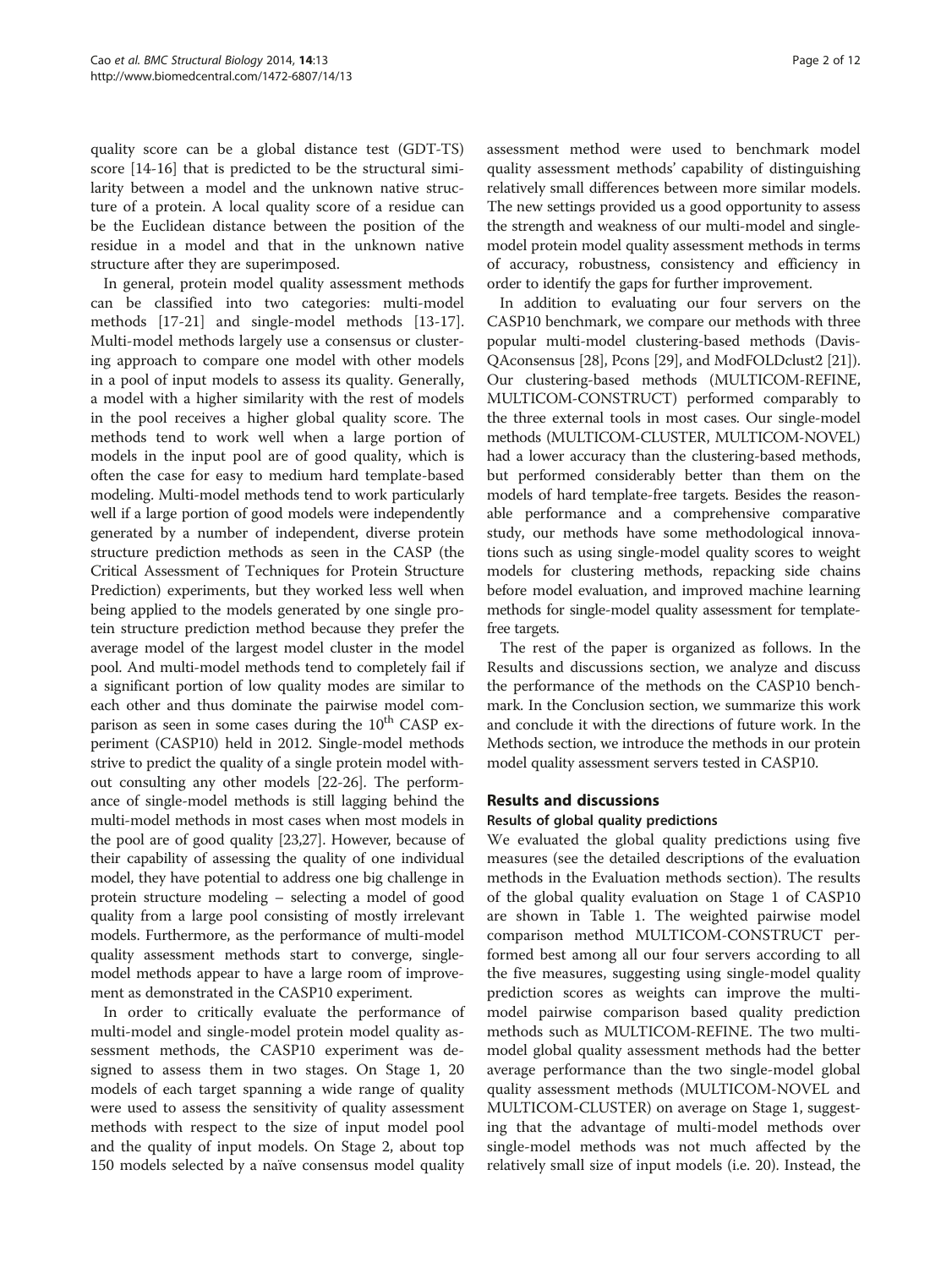| SEIVEIS, DAVIS-QACONSENSUS, FCONS, ANU MOUFOLDCIUSLZ ON STAYE I OF CASF IV |            |             |           |               |              |  |  |
|----------------------------------------------------------------------------|------------|-------------|-----------|---------------|--------------|--|--|
| <b>Servers</b>                                                             | Ave. corr. | Over, corr. | Ave. loss | Ave. Spearman | Ave. Kendall |  |  |
| <b>MULTICOM-REFINE</b>                                                     | 0.6494     | 0.8162      | 0.0615    | 0.5989        | 0.4908       |  |  |
| MUI TICOM-CI USTER                                                         | 0.5144     | 0.5946      | 0.0727    | 0.4364        | 0.3273       |  |  |
| <b>MUI TICOM-NOVEL</b>                                                     | 0.5016     | 0.4848      | 0.0791    | 0.4483        | 0.3380       |  |  |
| MULTICOM-CONSTRUCT                                                         | 0.6838     | 0.8300      | 0.0613    | 0.6182        | 0.5043       |  |  |
| DAVIS-OAconsensus                                                          | 0.6403     | 0.7927      | 0.0537    | 0.5798        | 0.4745       |  |  |
| Pcons                                                                      | 0.7501     | 0.7683      | 0.0327    | 0.6781        | 0.5457       |  |  |
| ModFOLDclust2                                                              | 0.6775     | 0.8301      | 0.0572    | 0.6206        | 0.5064       |  |  |

<span id="page-2-0"></span>Table 1 The average correlation (Ave. Corr.), overall correlation (Over. Corr.), average GDT-TS loss (Ave. Loss), average Spearman's correlation (Ave. Spearman), average Kendall tau correlation (Ave. Kendall) of MULTICOM servers, DAVIS-QAconsensus, Pcons, and ModFOLDclust2 on Stage 1 of CASP10

multi-model methods still work reasonably well on a small model pool that contains a significant portion of good quality models. It is worth noting that the average loss of the two single-model quality assessment methods (MULTICOM-CLUSTER and MULTICOM-NOVEL) is close to that of the two multi-model quality assessment methods (MULTICOM-REFINE and MULTICOM-CONSTRUCT) (i.e. +0.07 versus +0.06). We also compared our methods with three popular multi-model clustering-based methods (DAVIS-QAconsensus, Pcons, and ModFOLDclust2) on Stage 1. According to the evaluation, MULTICOM-CONSTRUCT performed slightly better than the naive consensus method DAVIS-QAconsensus and ModFOLDclust2, while Pcons performed best.

Table 2 shows the global quality evaluation results on Stage 2. Similarly as in Table 1, the weighted pairwise comparison multi-model method (MULTICOM-CONSTRUCT) performed better than the simple pairwise multi-model method (MULTICOM-REFINE) and both had better performance than the two singlemodel quality assessment methods (MULTICOM-CONSTRUCT and MULTICOM-NOVEL). That the two single-model quality prediction methods yielded the similar performance indicated that some difference in their input features (amino acid sequence versus sequence profile) did not significant affect their accuracy. In comparison with Stage 1, all our methods performed worse on Stage 2 models. Since the models in Stage 2 are more similar to each other than in Stage 1 in most cases, the results may suggest that both multi-model and single-model quality assessment methods face difficulty in accurately distinguishing models of similar quality. On Stage 2 models, MULTICOM-CONSTRUCT delivered a performance similar with DAVIS-QAconsensus and Pcons, and had a higher average correlation than ModFOLDclust2.

We used the Wilcoxon signed ranked sum test to assess the significance of the difference in the performance of our four servers, DAVIS-QAconsensus, Pcons, and ModFOLDclust2. The p-values of the difference between these servers are reported in Table [3.](#page-3-0) On Stage 1 models, according to 0.01 significant threshold, the difference between clustering-based methods (MULTICOM-REFINE and MULTICOM-CONSTRUCT) and single-model methods (MULTICOM-CLUSTER and MULTICOM-NOVEL) is significant, but the difference between our methods in the same category is not significant. One Stage 2 models, the difference between all pairs of our servers except the two single-model methods is significant. Compared with the three external methods (DAVIS-QAconsensus, Pcons, and ModFOLDclust2), the difference between our multi-model method MULTICOM-REFINE and the three methods is not significant, while the difference between our single-model methods (MULTICOM-CLUSTER, MULTICOM-NOVEL) and the three methods is significant. The difference between

Table 2 The average correlation, overall correlation, average GDT-TS loss, average Spearman's correlation, average Kendall tau correlation of MULTICOM servers, DAVIS-QAconsensus, Pcons, and ModFOLDclust2 on Stage 2 of CASP10

| <b>Servers</b>      | Ave. corr. | Over, corr. | Ave. loss | Ave. Spearman | Ave. Kendall |
|---------------------|------------|-------------|-----------|---------------|--------------|
| MUI TICOM-REFINE    | 0.4743     | 0.8252      | 0.0511    | 0.4763        | 0.3510       |
| MUI TICOM-CI USTER  | 0.3354     | 0.6078      | 0.0675    | 0.3361        | 0.2343       |
| MUI TICOM-NOVFI     | 0.3350     | 0.5057      | 0.0654    | 0.3394        | 0.2358       |
| MUI TICOM-CONSTRUCT | 0.4853     | 0.8272      | 0.0510    | 0.4824        | 0.3566       |
| DAVIS-OAconsensus   | 0.5050     | 0.8383      | 0.0499    | 0.5031        | 0.3686       |
| Pcons               | 0.4891     | 0.8194      | 0.0416    | 0.4843        | 0.3524       |
| ModFOLDclust2       | 0.4489     | 0.8337      | 0.0470    | 0.4621        | 0.3393       |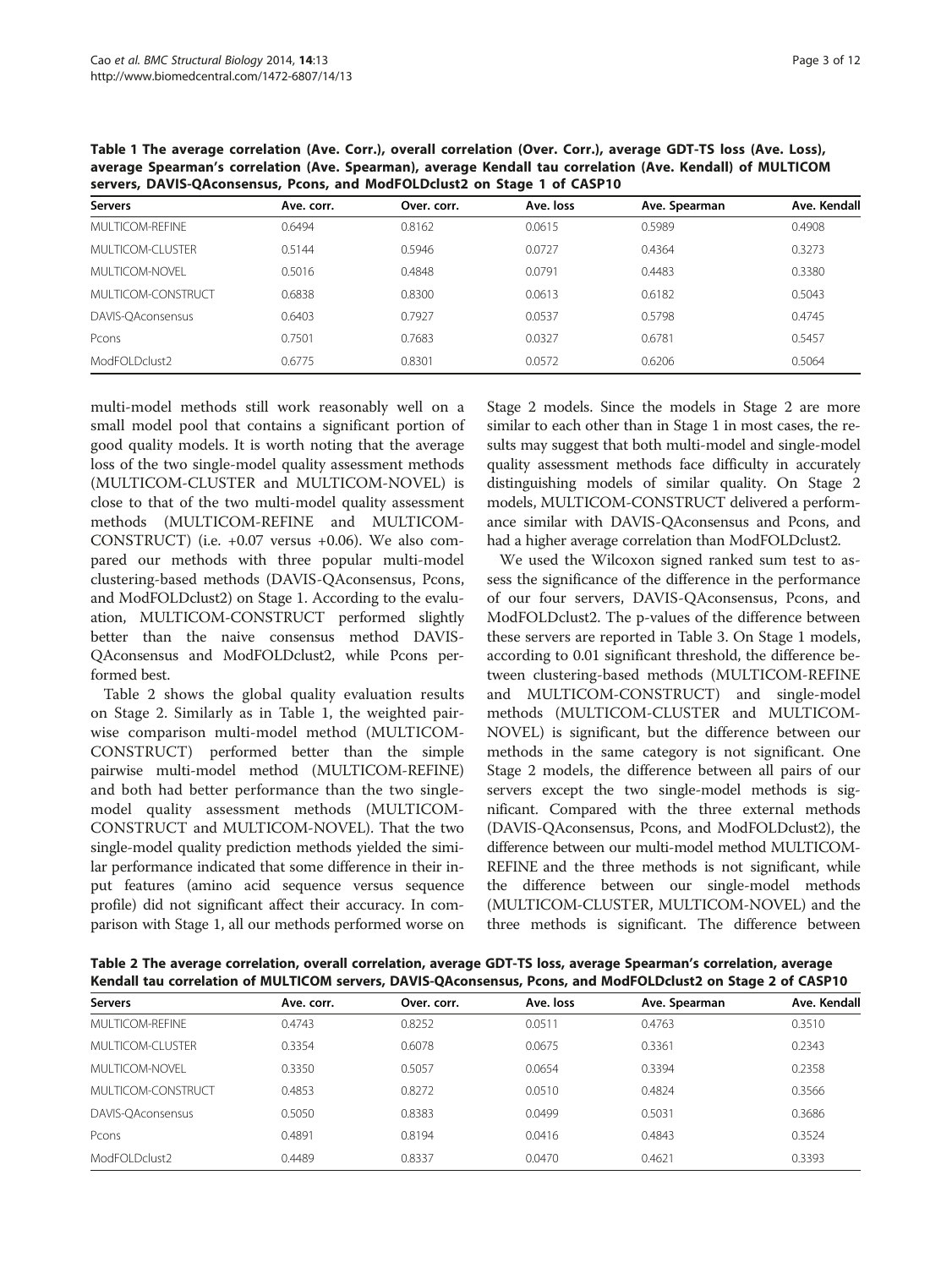<span id="page-3-0"></span>Table 3 The p-value of pairwise Wilcoxon signed ranked sum test for the difference of correlation score between MULTICOM servers and three external methods (DAVIS-QAconsensus, Pcons, ModFOLDclust2) on Stage 1 and Stage 2 of CASP10

| MULTICOM servers, DAVIS-QAconsensus, Pcons, and<br>ModFOLDclust2 on Stage 1 or Stage 2 | P-value   |
|----------------------------------------------------------------------------------------|-----------|
| MULTICOM-REFINE and MULTICOM-CLUSTER on Stage 1                                        | 7.552e-05 |
| MULTICOM-REFINE and MULTICOM-NOVEL on Stage 1                                          | 3.280e-05 |
| MULTICOM-REFINE and MULTICOM-CONSTRUCT on Stage 1                                      | 0.031     |
| MULTICOM-CLUSTER and MULTICOM-NOVEL on Stage 1                                         | 0.201     |
| MULTICOM-CLUSTER and MULTICOM-CONSTRUCT on Stage 1                                     | 3.757e-06 |
| MULTICOM-NOVEL and MULTICOM-CONSTRUCT on Stage 1                                       | 7.013e-07 |
| MULTICOM-REFINE and Pcons on Stage 1                                                   | 0.1723    |
| MULTICOM-REFINE and ModFOLDclust2 on Stage 1                                           | 0.578     |
| MULTICOM-REFINE and DAVIS-QAconsensus on Stage 1                                       | 0.6238    |
| MULTICOM-CLUSTER and Pcons on Stage 1                                                  | 2.872e-08 |
| MULTICOM-CLUSTER and ModFOLDclust2 on Stage 1                                          | 5.517e-05 |
| MULTICOM-CLUSTER and DAVIS-QAconsensus on Stage 1                                      | 0.002873  |
| MULTICOM-NOVEL and Pcons on Stage 1                                                    | 5.65e-09  |
| MULTICOM-NOVEL and ModFOLDclust2 on Stage 1                                            | 2.116e-05 |
| MULTICOM-NOVEL and DAVIS-QAconsensus on Stage 1                                        | 0.002066  |
| MULTICOM-CONSTRUCT and Pcons on Stage 1                                                | 0.7492    |
| MULTICOM-CONSTRUCT and ModFOLDclust2 on Stage 1                                        | 0.01223   |
| MULTICOM-CONSTRUCT and DAVIS-QAconsensus on Stage 1                                    | 0.0002211 |
| MULTICOM-REFINE and MULTICOM-CLUSTER on Stage 2                                        | 4.133e-05 |
| MULTICOM-REFINE and MULTICOM-NOVEL on Stage 2                                          | 3.180e-05 |
| MULTICOM-REFINE and MULTICOM-CONSTRUCT on Stage 2                                      | 2.439e-05 |
| MULTICOM-CLUSTER and MULTICOM-NOVEL on Stage 2                                         | 0.658     |
| MULTICOM-CLUSTER and MULTICOM-CONSTRUCT on Stage 2                                     | 7.75e-06  |
| MULTICOM-NOVEL and MULTICOM-CONSTRUCT on Stage 2                                       | 5.276e-06 |
| MULTICOM-REFINE and Pcons on Stage 2                                                   | 0.2465    |
| MULTICOM-REFINE and ModFOLDclust2 on Stage 2                                           | 0.08742   |
| MULTICOM-REFINE and DAVIS-QAconsensus on Stage 2                                       | 0.4976    |
| MULTICOM-CLUSTER and Pcons on Stage 2                                                  | 1.114e-05 |
| MULTICOM-CLUSTER and ModFOLDclust2 on Stage 2                                          | 0.001202  |
| MULTICOM-CLUSTER and DAVIS-QAconsensus on Stage 2                                      | 7.495e-06 |
| MULTICOM-NOVEL and Pcons on Stage 2                                                    | 1.073e-05 |
| MULTICOM-NOVEL and ModFOLDclust2 on Stage 2                                            | 0.001128  |
| MULTICOM-NOVEL and DAVIS-QAconsensus on Stage 2                                        | 5.717e-06 |
| MULTICOM-CONSTRUCT and Pcons on Stage 2                                                | 0.9807    |
| MULTICOM-CONSTRUCT and ModFOLDclust2 on Stage 2                                        | 0.003362  |
| MULTICOM-CONSTRUCT and DAVIS-QAconsensus on Stage 2                                    | 9.597e-05 |

MULTICOM-CONSTRUCT and Pcons is not significant, while the difference between MULTICOM-CONSTRUCT and the other two external methods (DAVIS-QAconsensus and ModFOLDclust2) is significant.

To elucidate the key factors that affect the accuracy of multi-model or single-model quality assessment methods, we plot the per-target correlation scores of each target on Stage 2 against the ratio of the average real quality of the largest model cluster in the pool and the average real quality of all the models in the pool in Figure [1.](#page-4-0) To get the largest model cluster for each target, we first calculate the GDT-TS score between each pair of models, and then use (1 – the GDT-TS score) as the distance measure to hierarchically cluster the models. Finally, we use a distance threshold to cut the hierarchical tree to get the largest cluster so that the total number of models in the largest cluster is about one third of the total number of models in the pool.

Figure [1](#page-4-0) shows that the quality prediction accuracy (i.e. per-target correlation scores of each target) positively correlates with the average real quality of the largest model cluster divided by the average real quality of all models for two multi-model methods (MULTICOM-REFINE, MULTICOM-CONSTRUCT), whereas it has almost no correlation with single-model methods (MULTICOM-CLUSTER, MULTICOM-NOVEL). The results suggest that the performance of clustering-based multi-model methods depends on the relative real quality of the large cluster of models and that of single-model methods does not. This is not surprising because multi-model methods rely on pairwise model comparison, but single-model methods try to assess the quality from one model.

As CASP10 models were generated by many different predictors from around of the world, the side chains of these models may be packed by different modeling tools. The difference in side chain packing may result in difference in input features (e.g. secondary structures) that affect the quality prediction results of single-model methods even though they only try to predict the quality of backbone of a model. In order to remove the sidechain bias, we also tried to use the tool SCWRL [[30\]](#page-11-0) to rebuild the side chains of all models before applying a single-model quality prediction method - ModelEvaluator. Figure [2](#page-5-0) compares the average correlation and loss of the predictions with or without side-chain repacking. Indeed, repacking side-chains before applying singlemodel quality assessment increased the average correlation and reduced the loss. We did a Wilcoxon signed ranked sum test on the correlations and losses of the predictions before and after repacking side-chains. The pvalue for average correlation before and after repacking side-chains on Stage 1 is 0.18, and on Stage 2 is 0.02. The p-value for loss on Stage 1 is 0.42, and on Stage 2 is 0.38.

Since mining a few good models out of a large pool of low-quality models is one of the major challenges in protein structure prediction, we compare the performance of single-model methods and multi-model methods on the models of several hard CASP10 template-free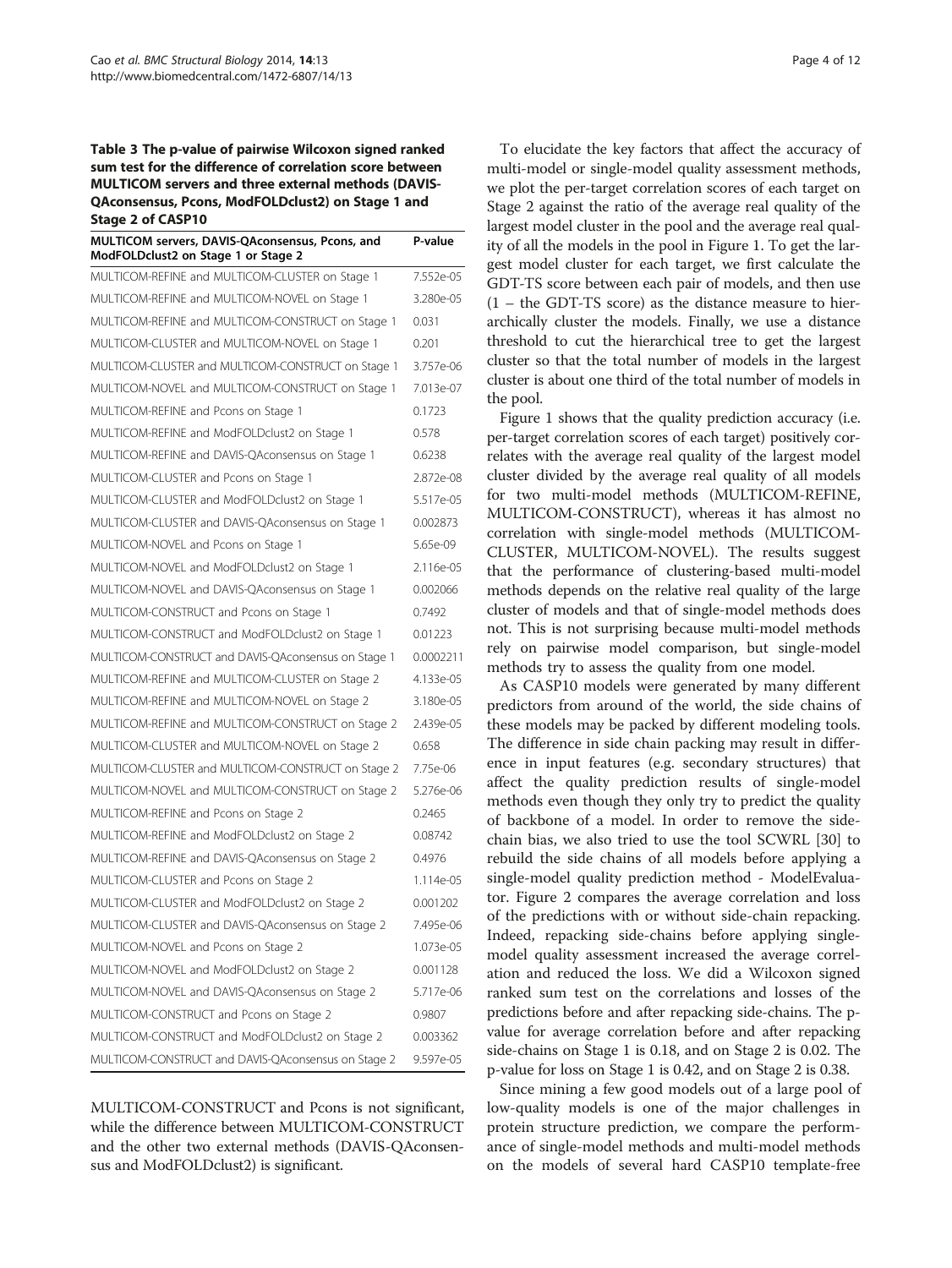<span id="page-4-0"></span>

targets. Tables [4](#page-5-0) and [5](#page-6-0) report the evaluation results of our four servers, DAVIS-QAconsensus, Pcons, and ModFOLDclust2 on all standalone template-free modeling (FM) targets on Stages 1 and 2, i.e. the targets whose domains are all FM domains. The results show that the single-model methods (MULTICOM-CLUSTER and MULTICOM-NOVEL) clearly performed better than the multi-model methods (MULTICOM-REFINE and MULTICOM-CONSTRUCT) on both stages. They also performed better than the DAVIS-QAconsensus and ModFOLDclust2 on both stages, achieved the similar performance with Pcons on Stage 1, and the better performance than Pcons on Stage 2. For instance, the average Pearson's correlation score of MULTICOM-NOVEL on

Stage 1 is 0.539, which is much higher than 0.082 of MULTICOM-REFINE. The multi-model methods even get low negative correlation for some targets. For example, the Pearson's correlation score of MULTICOM-REFINE on target T0741 at Stage 1 is −0.615. We use the tool TreeView [\[31](#page-11-0)] to visualize the hierarchical clustering of the models of T0741 in Figure [3.](#page-6-0) The qualities of the models in the largest cluster are among the lowest, but they are similar to each other leading to high predicted quality scores when being assessed by multi-model methods. The example indicates that multi-model methods often completely fail (i.e. yielding negative correlation) when the models in the largest cluster are of worse quality, but similar to each other. Multi-model methods often perform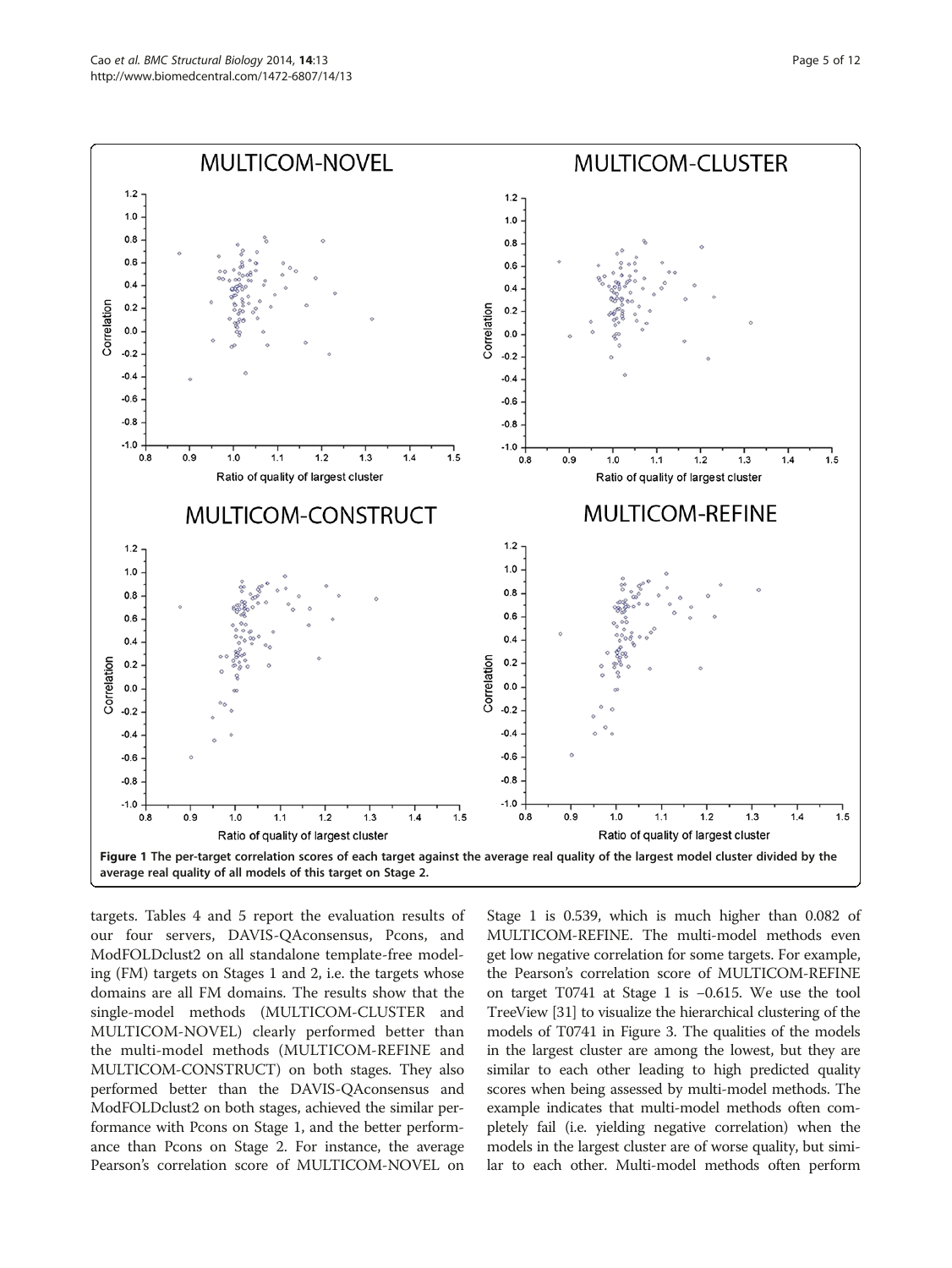<span id="page-5-0"></span>

worse than single-model methods when all models in pool are of low quality and are different from each other. In this situation, the quality scores predicted by multi-model methods often do not correlate with the real quality scores, whereas those predicted by single-model methods still positively correlate with real quality scores to some degree. As an example, Figure [4](#page-7-0) plots the real GDT-TS scores and predicted GDT-TS scores of a single-model predictor MULTICOM-NOVEL and a multi-model predictor MULTICOM-REFINE on the models of a hard target T0684 whose best model has quality score less than 0.2. It is worth noting that, since the quality of the models of the template-free modeling targets is rather low on average, the quality assessment on these models can be more arbitrary than on the template-based models of better quality. Therefore, more cautions must be put into the interpretation of the evaluation results.

Based on the per-target correlation between predicted and observed model quality scores of the official model quality assessment results [[28\]](#page-11-0), the MULTICOM-CONSTRUCT was ranked  $5<sup>th</sup>$  on Stage 2 models of CASP10 among all CASP10 model quality assessment methods. The performance of MULTICOM-CONSTRUCT was slightly better than the DAVIS-QAconsensus (the naïve consensus method that calculates the quality score of a model as the average structural similarity (GDT-TS score) between the model and other models in the pool) on Stage 2, which was ranked at  $10^{th}$ . The methods MULTICOM-REFINE, MULTICOM-NOVEL, and MULTICOM-CLUSTER were ranked at  $11<sup>th</sup>$ ,  $28<sup>th</sup>$ ,

| Table 4 Pearson correlation of the FM (template-free modeling) targets on Stage 1 of CASP10 |  |
|---------------------------------------------------------------------------------------------|--|
|---------------------------------------------------------------------------------------------|--|

| <b>Targets</b> | <b>MULTICOM-NOVEL</b> |       | MULTICOM-CLUSTER MULTICOM-CONSTRUCT | <b>MULTICOM-REFINE</b> | <b>DAVIS-OA</b><br>consensus | Pcons | ModFOLDclust2 |
|----------------|-----------------------|-------|-------------------------------------|------------------------|------------------------------|-------|---------------|
| T0666          | 0.570                 | 0.454 | 0.138                               | 0.272                  | 0.274                        | 0.346 | 0.538         |
| T0735          | 0.725                 | 0.704 | 0.414                               | 0.083                  | 0.086                        | 0.667 | 0.030         |
| T0734          | 0.522                 | 0.544 | 0.152                               | $-0.099$               | $-0.096$                     | 0.509 | $-0.014$      |
| T0737          | 0.878                 | 0.878 | 0.221                               | 0.118                  | 0.124                        | 0.565 | 0.421         |
| T0740          | 0.558                 | 0.512 | 0.710                               | 0.732                  | 0.726                        | 0.684 | 0.770         |
| T0741          | $-0.020$              | 0.214 | $-0.659$                            | $-0.615$               | $-0.611$                     | 0.475 | $-0.674$      |
| Average        | 0.539                 | 0.551 | 0.163                               | 0.082                  | 0.084                        | 0.541 | 0.179         |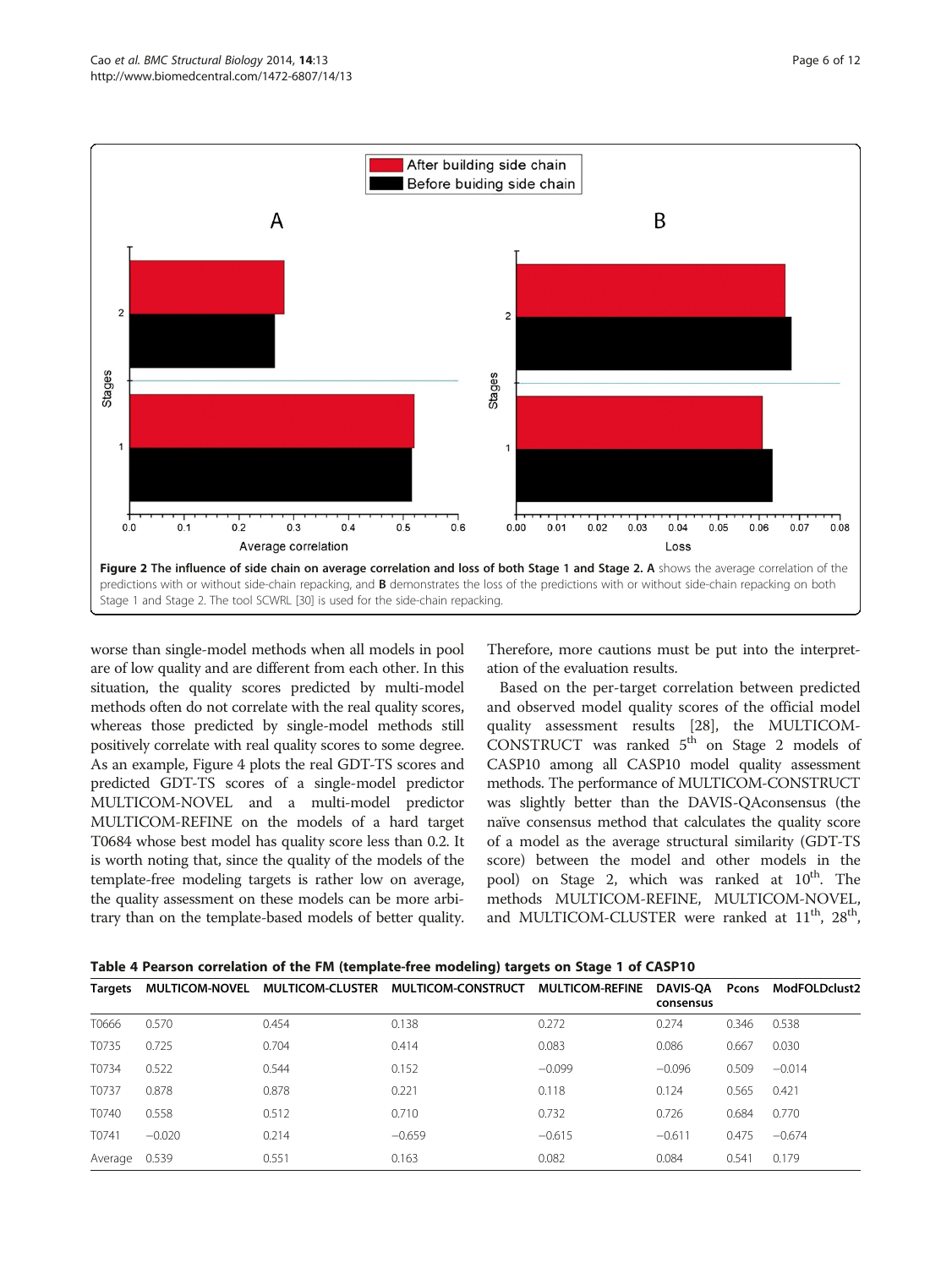| Targets | <b>MULTICOM-NOVEL</b> | <b>MULTICOM-CLUSTER</b> | <b>MULTICOM-CONSTRUCT</b> | <b>MULTICOM-REFINE</b> | <b>DAVIS-OA</b><br>consensus | Pcons | ModFOLDclust2 |
|---------|-----------------------|-------------------------|---------------------------|------------------------|------------------------------|-------|---------------|
| T0666   | 0.213                 | 0.206                   | 0.490                     | 0.499                  | 0.492                        | 0.338 | 0.520         |
| T0735   | 0.466                 | 0.433                   | 0.261                     | 0.159                  | 0.150                        | 0.238 | $-0.070$      |
| T0734   | 0.459                 | 0.44                    | $-0.134$                  | $-0.342$               | $-0.334$                     | 0.199 | $-0.363$      |
| T0737   | 0.787                 | 0.806                   | 0.200                     | 0.155                  | 0.147                        | 0.583 | 0.525         |
| T0740   | 0.490                 | 0.451                   | 0.487                     | 0.412                  | 0.411                        | 0.434 | 0.478         |
| T0741   | $-0.079$              | 0.022                   | $-0.444$                  | $-0.397$               | $-0.397$                     | 0.125 | $-0.382$      |
| Average | 0.389                 | 0.393                   | 0.143                     | 0.081                  | 0.078                        | 0.320 | 0.118         |

<span id="page-6-0"></span>Table 5 Pearson correlation of all FM (template-free modeling) targets on Stage 2 of CASP10

and 29<sup>th</sup>, respectively. However, it was not surprising that the single-model methods such as MULTICOM-NOVEL and MULTICOM-CLUSTER were ranked lower than most clustering-based methods because the latter tended to work better on most CASP template-based targets with good-quality predicted models. But, among all single-model methods, MULTICOM-NOVEL and MULTICOM-CLUSTER were ranked at  $3<sup>th</sup>$  and  $4<sup>th</sup>$ .

## Results of local quality

Table [6](#page-7-0) shows the performance of local quality assessment of our four local quality assessment servers, DAVIS-QAconsensus, Pcons, and ModFOLDclust2 on both Stage 1 and Stage 2. Among our four servers, the multi-model methods performed better than singlemodel methods on average for all the targets. We used the pairwise Wilcoxon signed ranked sum test to assess the significance of the difference between our four servers and the three external methods (Table [7](#page-8-0)). Generally speaking, the difference between multi-model local quality methods (MULTICOM-REFINE, DAVIS-QAconsensus, Pcons, and ModFOLDclust2) and single-model local quality methods (MULTICOM-NOVEL, MULTICOM-CLUSTER, MULTICOM-CONSTRUCT) on both stages

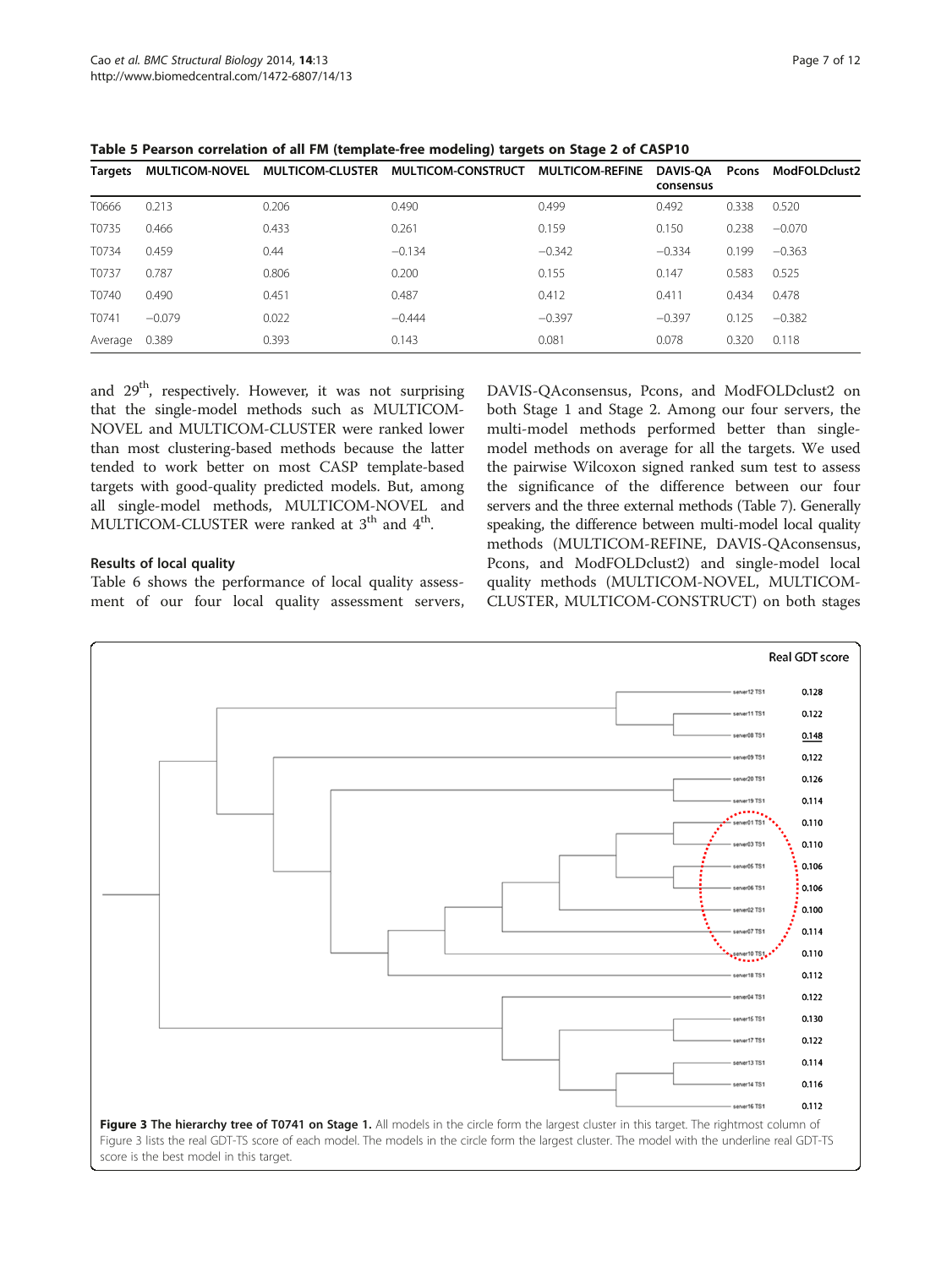<span id="page-7-0"></span>

is significant. The difference between MULTICOM-REFINE and Pcons is not significant on both stages according to a 0.01 threshold.

However, the single-model local quality prediction methods (MULTICOM-NOVEL, MULTICOM-CLUSTER, MULTICOM-CONSTRUCT) and the multi-model local quality prediction method (MULTICOM-REFINE) performed not very differently on FM targets as shown in Tables [8](#page-9-0) and [9.](#page-9-0) This is not surprising because multimodel methods cannot select real good models as reference methods for evaluating the local quality of residues.

According to the CASP official evaluation [\[28](#page-11-0)], MULTICOM-REFINE performs best among all of our four servers for the local quality assessment on both Stage 1 and Stage 2 models of CASP10. Compared with DAVIS-QAconsensus, Pcons, and ModFOLDclust2, the multi-model local quality prediction method MULTICON-REFINE performed best on Stage 1, achieved the similar

Table 6 Evaluation result of local quality score of four MULTICOM servers, DAVIS-QAconsensus, Pcons, and ModEOLDclust2 on Stage 1 and Stage 2 of CASP10

| <b>Servers</b>      | Ave. corr. on<br>Stage 1 | Ave. corr. on<br>Stage 2 |  |  |  |  |
|---------------------|--------------------------|--------------------------|--|--|--|--|
| MUI TICOM-REFINE    | 0.6102                   | 0.6251                   |  |  |  |  |
| MUI TICOM-CI USTER  | 0.2604                   | 0.2956                   |  |  |  |  |
| MUI TICOM-NOVEL     | 0.2882                   | 0.3289                   |  |  |  |  |
| MUI TICOM-CONSTRUCT | 0.2889                   | 0.3095                   |  |  |  |  |
| DAVIS-OAconsensus   | 0.5841                   | 0.6633                   |  |  |  |  |
| Prons               | 0.5793                   | 0.6226                   |  |  |  |  |
| ModFOI Delust2      | 0.5997                   | 0.6526                   |  |  |  |  |

performance with Pcons on Stage 2, but performed worse than DAVIS-QAconsensus and ModFOLDclust2 on Stage 2.

#### Conclusion

In this work, we rigorously benchmarked our multimodel and single-model quality assessment methods blindly tested in the Tenth Critical Assessment of Techniques for Protein Structure Prediction (CASP10). In general, the performance of our multi-model quality prediction methods (e.g., MULTICOM-REFINE) was comparable to the state-of-the-art multi-model quality assessment methods in the literature. The multi-model quality prediction methods performed better than the single-model quality prediction methods (e.g., MULTICOM-NOVEL, MULTICOM-CLUSTER), whereas the latter, despite in its early stage of development, tended to work better in assessing a small number of models of widerange quality usually associated with a hard target. Our experiment demonstrated that the prediction accuracy of multi-model quality assessment methods is largely influenced by the proportion of good models in the pool or the average quality of the largest model cluster in the pool. The multi-model quality assessment methods performed better than single-model methods on easy modeling targets whose model pool contains a large portion of good models. However, they tend to fail on the models for hard targets when the majority of models are of low-quality and particularly when some low-quality models are similar to each other severely dominating the calculation of pairwise model similarity. The problem can be somewhat remedied by using single-model quality prediction scores as weights in calculating the average similarity scores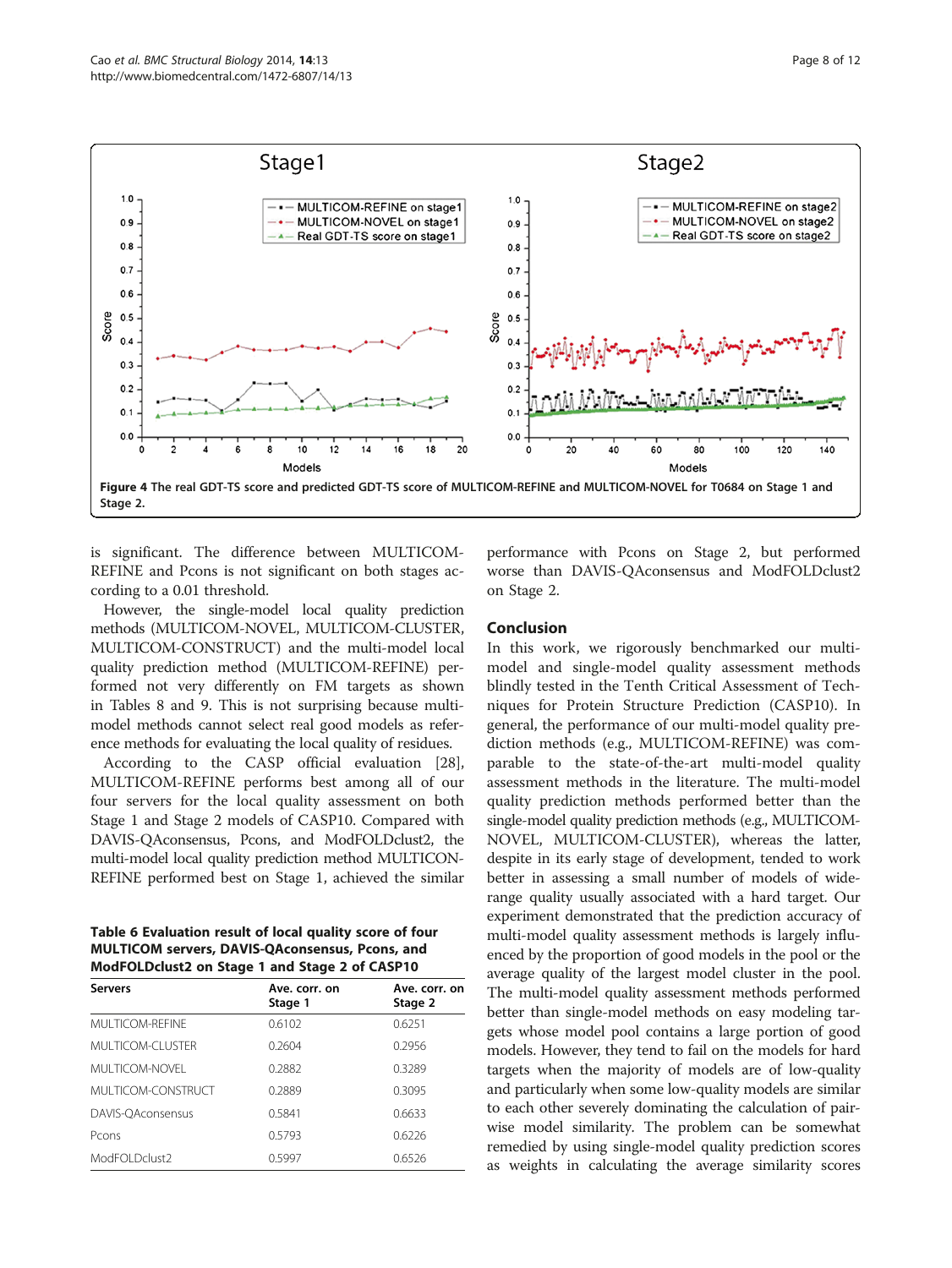<span id="page-8-0"></span>Table 7 The P-value of pairwise Wilcoxon signed ranked sum tests for the difference of correlation scores for local model quality prediction methods (MULTICOM servers, DAVIS-QAconsensus, Pcons, and ModFOLDclust2)

| MULTICOM servers, DAVIS-QAconsensus, Pcons, and<br>ModFOLDclust2 and on Stage 1 or Stage 2 | P-value   |
|--------------------------------------------------------------------------------------------|-----------|
| MULTICOM-REFINE and MULTICOM-CLUSTER on Stage 1                                            | 2.220e-16 |
| MULTICOM-REFINE and MULTICOM-NOVEL on Stage 1                                              | 6.661e-16 |
| MULTICOM-REFINE and MULTICOM-CONSTRUCT on Stage 1                                          | 6.661e-16 |
| MULTICOM-CLUSTER and MULTICOM-NOVEL on Stage 1                                             | 0.0009948 |
| MULTICOM-CLUSTER and MULTICOM-CONSTRUCT on Stage 1                                         | 0.0008437 |
| MULTICOM-NOVEL and MULTICOM-CONSTRUCT on Stage 1                                           | 0.1781    |
| MULTICOM-REFINE and Pcons on Stage 1                                                       | 0.01575   |
| MULTICOM-REFINE and ModFOLDclust2 on Stage 1                                               | 0.2678    |
| MULTICOM-REFINE and DAVIS-QAconsensus on Stage 1                                           | 0.00699   |
| MULTICOM-CLUSTER and Pcons on Stage 1                                                      | 2.2e-16   |
| MULTICOM-CLUSTER and ModFOLDclust2 on Stage 1                                              | 2.553e-16 |
| MULTICOM-CLUSTER and DAVIS-QAconsensus on Stage 1                                          | 2.442e-15 |
| MULTICOM-NOVEL and Pcons on Stage 1                                                        | $2.2e-16$ |
| MULTICOM-NOVEL and ModFOLDclust2 on Stage 1                                                | 3.046e-16 |
| MULTICOM-NOVEL and DAVIS-QAconsensus on Stage 1                                            | 4.885e-15 |
| MULTICOM-CONSTRUCT and Pcons on Stage 1                                                    | $2.2e-16$ |
| MULTICOM-CONSTRUCT and ModFOLDclust2 on Stage 1                                            | 3.137e-16 |
| MULTICOM-CONSTRUCT and DAVIS-QAconsensus on Stage 1                                        | 4.78e-15  |
| MULTICOM-REFINE and MULTICOM-CLUSTER on Stage 2                                            | 2.269e-16 |
| MULTICOM-REFINE and MULTICOM-NOVEL on Stage 2                                              | 6.661e-16 |
| MULTICOM-REFINE and MULTICOM-CONSTRUCT on Stage 2                                          | 3.137e-16 |
| MULTICOM-CLUSTER and MULTICOM-NOVEL on Stage 2                                             | 0.00327   |
| MULTICOM-CLUSTER and MULTICOM-CONSTRUCT on Stage 2                                         | 0.5493    |
| MULTICOM-NOVEL and MULTICOM-CONSTRUCT on Stage 2                                           | 1.029e-14 |
| MULTICOM-REFINE and Pcons on Stage 2                                                       | 0.2498    |
| MULTICOM-REFINE and ModFOLDclust2 on Stage 2                                               | 0.0005575 |
| MULTICOM-REFINE and DAVIS-QAconsensus on Stage 2                                           | 2.443e-06 |
| MULTICOM-CLUSTER and Pcons on Stage 2                                                      | 2.220e-16 |
| MULTICOM-CLUSTER and ModFOLDclust2 on Stage 2                                              | 2.220e-16 |
| MULTICOM-CLUSTER and DAVIS-QAconsensus on Stage 2                                          | 2.220e-16 |
| MULTICOM-NOVEL and Pcons on Stage 2                                                        | 4.441e-16 |
| MULTICOM-NOVEL and ModFOLDclust2 on Stage 2                                                | 2.220e-16 |
| MULTICOM-NOVEL and DAVIS-QAconsensus on Stage 2                                            | 2.220e-16 |
| MULTICOM-CONSTRUCT and Pcons on Stage 2                                                    | 4.089e-16 |
| MULTICOM-CONSTRUCT and ModFOLDclust2 on Stage 2                                            | $2.2e-16$ |
| MULTICOM-CONSTRUCT and DAVIS-QAconsensus on Stage 2                                        | $2.2e-16$ |

between models. However, to completely address the problem, more accurate single-model quality prediction methods that can assess the quality of a single model need to be developed. On one hand, more informative features such as sequence conservation information, evolutionary

coupling information, torsion angle information, and statistical contact potentials may be used to improve the discriminative power of single-model methods; on the other hand, new powerful machine learning and data mining methods such as deep learning, random forests and outlier detection methods may be developed to use existing quality features more effectively. Despite it may take years for single-model methods to mature, we believe that improved single-model quality prediction methods will play a more and more important role in protein structure prediction.

## **Methods**

## Protein model quality prediction methods

The methods used by the four automated protein model quality assessment servers are briefly described as follows.

MULTICOM-REFINE is a multi-model quality assessment method using a pairwise model comparison approach (APOLLO) [[29](#page-11-0)] to generate global quality scores. The 19 top models based on the global quality scores and the top 1 model selected by SPICKER [\[32](#page-11-0)] formed a top model set for local quality prediction. After superimposing a model with each model in the top model set, it calculated the average absolute Euclidean distance between the position of each residue in the model and that of its counterpart in each model in the top model set. The average distance was used as the local quality of each residue.

MULTICOM-CLUSTER is a single-model, support vector machine (SVM)-based method initially implemented in [[24\]](#page-11-0). The input features to the SVM include a window of amino acids encoded by a 20-digit vector of 0 and 1 centered on a target residue, the difference between secondary structure and solvent accessibility predicted by SCRATCH [\[33](#page-11-0)] from the protein sequence and that of a model parsed by DSSP [\[34](#page-11-0)], and predicted contact probabilities between the target residue and its spatially neighboring residues. The SVM was trained to predict the local quality score (i.e. the Euclidean distance between its position in the model and that in the native structure) of each residue. The predicted local quality scores of all the residues was converted into the global quality score of the model according to the formula [[35](#page-11-0)] as follows:

Global quality score 
$$
=
$$
  $\frac{1}{L} \sum_{i=1}^{t} \left( \frac{1}{1 + \left( \frac{S_i}{T} \right)^2} \right)$ 

In the formula, L is the total number of residues,  $S_i$  is the local quality score of residue i, and T is a distance threshold set to set to 5 Angstrom. Residues that did not have a predicted local quality score were skipped in averaging.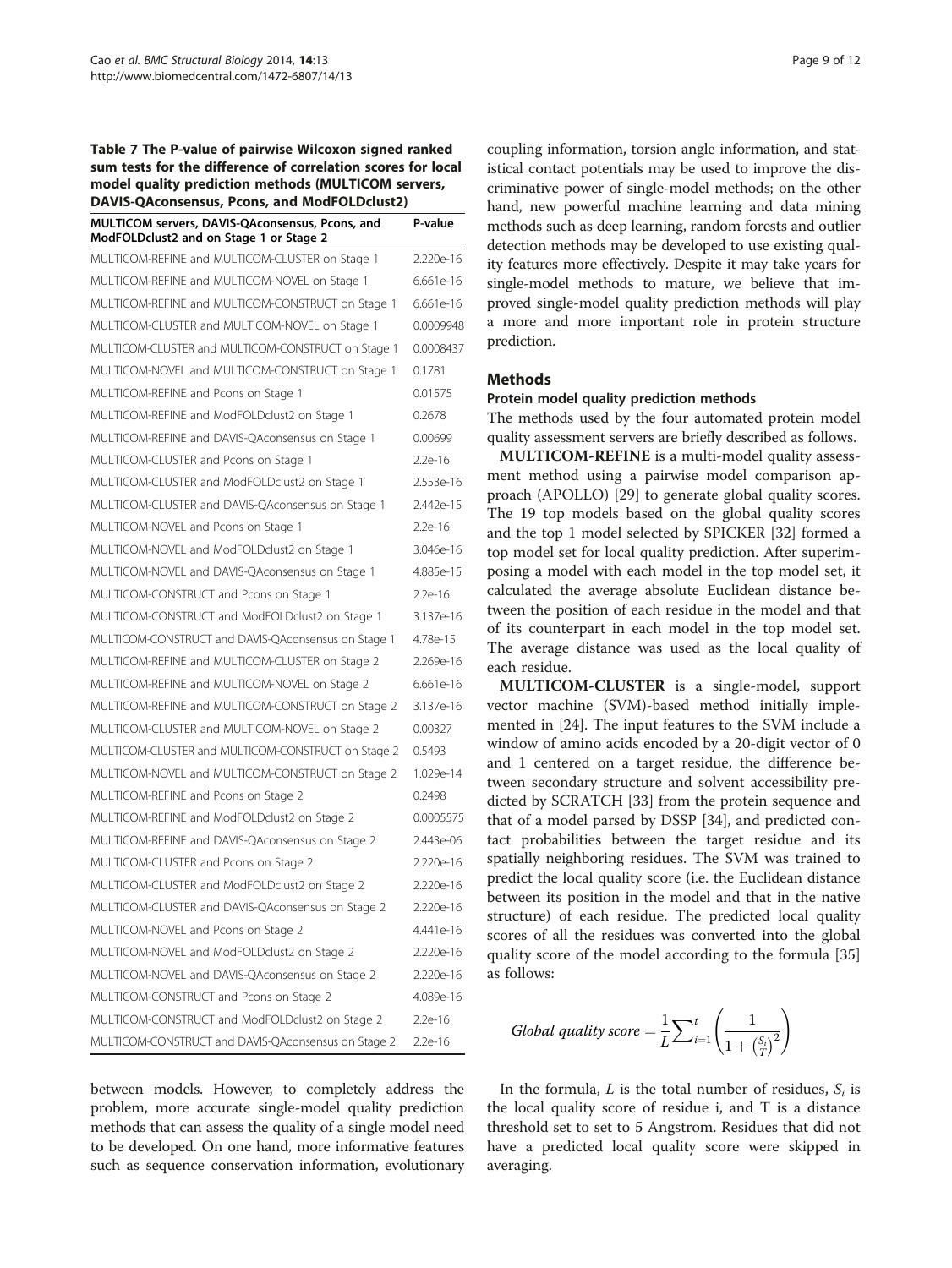| <b>Targets</b> |       |          | MULTICOM-NOVEL MULTICOM-CLUSTER MULTICOM-CONSTRUCT | <b>MULTICOM-REFINE</b> | <b>DAVIS-OA</b><br>consensus | Pcons    | ModFOLDclust2 |
|----------------|-------|----------|----------------------------------------------------|------------------------|------------------------------|----------|---------------|
| T0666          | 0.261 | 0.216    | 0.262                                              | 0.261                  | 0.195                        | 0.303    | 0.164         |
| T0735          | 0.118 | 0.083    | 0.122                                              | 0.366                  | 0.190                        | 0.214    | 0.224         |
| T0734          | 0.025 | 0.105    | 0.025                                              | 0.402                  | 0.302                        | 0.166    | 0.232         |
| T0737          | 0.554 | 0.664    | 0.551                                              | $\Omega$               | 0.186                        | 0.704    | 0.122         |
| T0740          | 0.242 | 0.196    | 0.243                                              | 0.442                  | 0.368                        | 0.377    | 0.407         |
| T0741          | 0.078 | $-0.035$ | 0.084                                              | 0.227                  | 0.108                        | $-0.072$ | 0.136         |
| Average        | 0.213 | 0.205    | 0.215                                              | 0.283                  | 0.225                        | 0.282    | 0.214         |

<span id="page-9-0"></span>Table 8 Local quality score of four MULTICOM servers, DAVIS-QAconsensus, Pcons, and ModFOLDclust2 for all FM (template-free modeling) targets on Stage 1 of CASP10

MULTICOM-NOVEL is the same as MULTICOM-CLUSTER except that amino acid sequence features were replaced with the sequence profile features. The multiple sequence alignment of a target protein used to construct profiles was generated by PSI-BLAST [\[36\]](#page-11-0).

MULTICOM-CONSTRUCT uses a new, weighted pairwise model evaluation approach to predict global quality. It uses ModelEvaluator [[37](#page-11-0)] – an ab initio single-model global quality prediction method – to predict a score for each model, and uses TM-score [\[35](#page-11-0)] to get the GDT-TS score for each pair of models. The predicted global quality score of a model  $i$  is the weighted average GDT-TS score between the model and other models, calculated according to the formula:  $S_i =$ 

 $\sum\nolimits_{\rm{j=1}}^{\rm{N}}\bigg\{ \, {\rm{X}}_{\rm{i,j}} * \frac{1}{\displaystyle\sum\nolimits_{\rm{j=1}}^{\rm{N}}}$  $W_J$ N  $\sum_{j=1}^N W_j$  $\sqrt{2}$  $\overline{1}$  $\setminus$ . In this formula,  $S_i$  is the pre-

dicted global quality score for model  $i$ ,  $N$  is the total number of models,  $X_{i,j}$  is the GDT-TS score between model *i* and model *j*,  $W_j$  is the score for model *j* predicted by ModelEvaluator, which is used to weight the contribution of  $X_{i,j}$  to  $S_i$ . In case that no score was predicted for a model by ModelEvaluator, the weight of the model is set to the average of all the scores predicted by ModelEvaluator. The local quality prediction of MULTICOM-CONSTRUCT is the same as MULTICOM-NOVEL except that additional SOV (segment overlap measure of secondary structure) score features were used by the SVM to generate the local quality score.

## Evaluation methods

CASP10 used two-stage experiments to benchmark for model quality assessment. Stage 1 had 20 models with different qualities for each target, and Stage 2 had 150 top models for each target selected from all the models by a naïve pairwise model quality assessment method. We downloaded the native structures of 98 CASP10 targets, their structural models, and the quality predictions of these models made by our four servers during the CASP10 experiment running from May to August, 2012 from the CASP website ([http://predictioncenter.org/](http://predictioncenter.org/casp10/index.cgi) [casp10/index.cgi](http://predictioncenter.org/casp10/index.cgi)).

We used TM-score [\[35](#page-11-0)] to calculate the real GDT-TS scores between the native structures and the predicted model as their real global quality scores. The predicted global quality scores of our four servers were used to compare with the real global quality scores. In order to calculate real local quality scores of residues in a model, we first used TM-score to superimpose the native structure and the model, and then calculate the Euclidean distance between each residue's coordinates in the superimposed native structure and the model as the real local

Table 9 Local quality score of four MULTICOM servers, DAVIS-QAconsensus, Pcons, and ModFOLDclust2 for all FM (template-free modeling) targets on Stage 2 of CASP10

| <b>Servers</b> | <b>MULTICOM-NOVEL</b> | <b>MULTICOM-CLUSTER</b> | <b>MULTICOM-CONSTRUCT</b> | <b>MULTICOM-REFINE</b> | <b>DAVIS-OA</b><br>consensus | Pcons | ModFOLDclust2 |
|----------------|-----------------------|-------------------------|---------------------------|------------------------|------------------------------|-------|---------------|
| T0666          | 0.244                 | 0.226                   | 0.227                     | 0.310                  | 0.322                        | 0.282 | 0.337         |
| T0735          | 0.125                 | 0.122                   | 0.127                     | 0.288                  | 0.290                        | 0.150 | 0.351         |
| T0734          | 0.129                 | 0.151                   | 0.122                     | 0.172                  | 0.330                        | 0.255 | 0.305         |
| T0737          | 0.426                 | 0.578                   | 0.419                     | $\mathbf{0}$           | 0.202                        | 0.583 | $\Omega$      |
| T0740          | 0.268                 | 0.197                   | 0.257                     | 0.270                  | 0.422                        | 0.377 | 0.425         |
| T0741          | 0.105                 | $-0.011$                | 0.109                     | 0.165                  | 0.129                        | 0.009 | 0.119         |
| Average        | 0.216                 | 0.211                   | 0.210                     | 0.200                  | 0.283                        | 0.276 | 0.256         |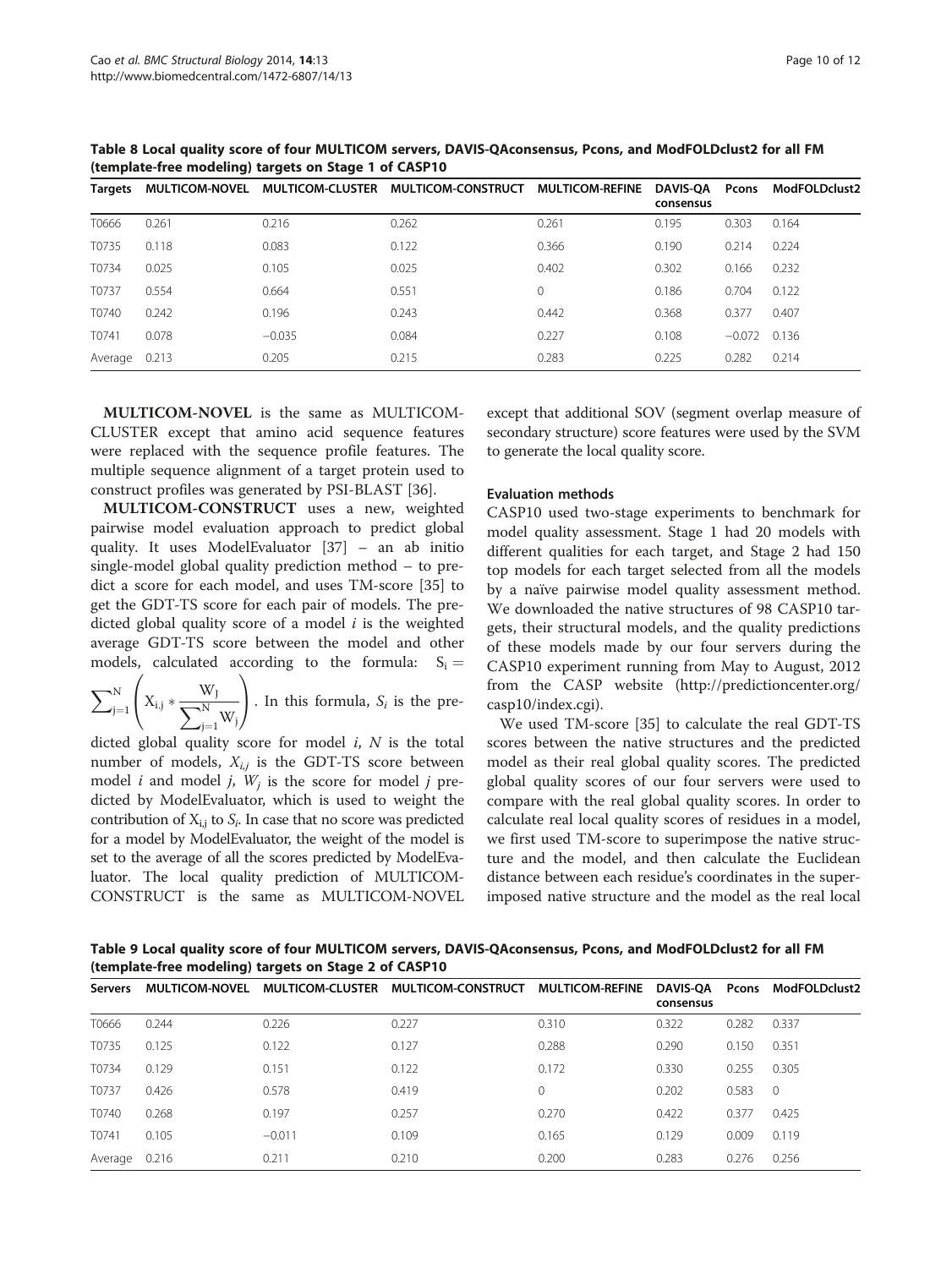<span id="page-10-0"></span>quality score of the residue. The real local and global quality scores of a model were compared with that predicted by the model quality assessment methods to evaluate their prediction accuracy.

We evaluated the global quality of our predictions from five aspects: the average of per-target Pearson correlations, the overall Pearson's correlation, average GDT-TS loss, the average Spearman's correlation, and the average Kendall tau correlation. The average of pertarget Pearson's correlations is calculated as the average of all 98 targets' Pearson correlations between predicted and real global quality scores of their models. The overall Pearson's correlation is the correlation between predicted and real global quality scores of all the models of all the targets pooled together. The average GDT-TS loss is the average difference between the GDT-TS scores of the real top 1 model and the predicted top 1 model of all targets, which measures how well a method ranks good models at the top. The Spearman's correlation is the Pearson's correlation of the ranked global quality scores. In order to calculate the Spearman's rank correlation, we first convert the global quality scores into the ranks. The identical values (rank ties or duplicate values) are assigned a rank equal to the average of their positions in the rank list. And then we calculate the Pearson's correlation between the predicted ranks and true ranks of the models. The Kendall tau correlation is the probability of concordance minus the probability of discordance. For two vectors x and y with global quality scores of n models of a target, the number of total possible model pairs for x or y is  $N = \frac{n*(n-1)}{2}$ . The number of concordance is the number of pairs and  $(X_i,Y_j)$  when  $(x_i - x_j) * (y_i - y_i) > 0$ , and the number of discordance is the number of pairs  $X_i$ ,  $Y_i$ and  $(X_i,Y_j)$  when  $(x_i - x_j) * (y_i - y_i) < 0$ . The Kendall tau correlation is equal to the number of concordance minus the number of discordance divided by N. [\(http://en.wikipedia.](http://en.wikipedia.org/wiki/Kendall_tau_rank_correlation_coefficient) [org/wiki/Kendall\\_tau\\_rank\\_correlation\\_coefficient\)](http://en.wikipedia.org/wiki/Kendall_tau_rank_correlation_coefficient).

The accuracy of local quality predictions was calculated as the average of the Pearson's correlations between predicted local quality scores and real local quality scores of all the models of all the targets. For each model, we used TM-score to superimpose it with the native structure, and then calculated the Euclidean distance between Ca atom's coordinates of each residue in a superimposed model and the native structure as the real local quality score of each residue. The Pearson's correlation between the real quality scores and the predicted ones of all the residues in each model was calculated. The average of the Pearson's correlations of all the models for all 98 targets was used to evaluate the performance of the local quality prediction methods.

#### Competing interests

The authors declare that they have no competing interests.

#### Authors' contributions

JC conceived and designed the method and the system. RC, ZW implemented the method, built the system, carried out the CASP experiments. RC, ZW, JC evaluated and analyzed data. RC, JC wrote the manuscript. All the authors approved the manuscript.

#### Acknowledgements

The work was partially supported by an NIH grant (R01GM093123) to JC.

#### Author details

<sup>1</sup> Computer Science Department, University of Missouri, Columbia, Missouri 65211, USA. <sup>2</sup>Informatics Institute, University of Missouri, Columbia, Missouri 65211, USA. <sup>3</sup>Christopher S. Bond Life Science Center, University of Missouri, Columbia, Missouri 65211, USA. <sup>4</sup>School of Computing, University of Southern Mississippi, Hattiesburg, MS 39406-0001, USA.

#### Received: 18 October 2013 Accepted: 1 April 2014 Published: 15 April 2014

#### References

- 1. Eisenhaber F, Persson B, Argos P: Protein structure prediction: recognition of primary, secondary, and tertiary structural features from amino acid sequence. Crit Rev Biochem Mol Biol 1995, 30(1):1-94.
- 2. Rost B: Protein structure prediction in 1D, 2D, and 3D. Encyclopaedia Comput Chem 1998, 3:2242–2255.
- 3. Cheng J: A multi-template combination algorithm for protein comparative modeling. BMC Struct Biol 2008, 8(1):18.
- 4. Zhang Y, Skolnick J: Automated structure prediction of weakly homologous proteins on a genomic scale. Proc Natl Acad Sci U S A 2004, 101(20):7594–7599.
- 5. Sali A, Blundell T: Comparative protein modelling by satisfaction of spatial restraints. Protein Structure Distance Anal 1994, 64:C86.
- 6. Peng J, Xu J: RaptorX: exploiting structure information for protein alignments by statistical inference. Proteins 2011, 79(S10):161–171.
- 7. Zhang J, Wang Q, Barz B, He Z, Kosztin I, Shang Y, Xu D: MUFOLD: a new solution for protein 3D structure prediction. Proteins 2010, 78(5):1137–1152.
- 8. Jones DT, McGuffin LJ: Assembling novel protein folds from super− secondary structural fragments. Proteins 2003, 53(S6):480–485.
- 9. Simons KT, Kooperberg C, Huang E, Baker D: Assembly of protein tertiary structures from fragments with similar local sequences using simulated annealing and Bayesian scoring functions. J Mol Biol 1997, 268(1):209-225.
- 10. Cheng J, Eickholt J, Wang Z, Deng X: Recursive protein modeling: a divide and conquer strategy for protein structure prediction and its case study in CASP9. J Bioinform Comput Biol 2012, 10(3). doi:10.1142/ S0219720012420036.
- 11. Liu P, Zhu F, Rassokhin DN, Agrafiotis DK: A self-organizing algorithm for modeling protein loops. PLoS Comput Biol 2009, 5(8):e1000478.
- 12. Lee J, Lee D, Park H, Coutsias EA, Seok C: Protein loop modeling by using fragment assembly and analytical loop closure. Proteins 2010, 78(16):3428–3436.
- 13. Yang Y, Zhou Y: Ab initio folding of terminal segments with secondary structures reveals the fine difference between two closely related allatom statistical energy functions. Protein Sci 2008, 17(7):1212-1219.
- 14. Zemla A, Venclovas Č, Moult J, Fidelis K: Processing and analysis of CASP3 protein structure predictions. Proteins 1999, 37(S3):22–29.
- 15. Zemla A, Venclovas Č, Moult J, Fidelis K: Processing and evaluation of predictions in CASP4. Proteins 2002, 45(S5):13–21.
- 16. Zemla A: LGA: a method for finding 3D similarities in protein structures. Nucleic Acids Res 2003, 31(13):3370–3374.
- 17. Wang Z, Eickholt J, Cheng J: APOLLO: a quality assessment service for single and multiple protein models. Bioinformatics 2011, 27(12):1715-1716.
- 18. McGuffin LJ: The ModFOLD server for the quality assessment of protein structural models. Bioinformatics 2008, 24(4):586–587.
- 19. McGuffin LJ: Prediction of global and local model quality in CASP8 using the ModFOLD server. Proteins 2009, 77(S9):185–190.
- 20. Wang Q, Vantasin K, Xu D, Shang Y: MUFOLD-WQA: a new selective consensus method for quality assessment in protein structure prediction. Proteins 2011, 79(Supplement S10):185–95. doi:10.1002/ prot.23185.